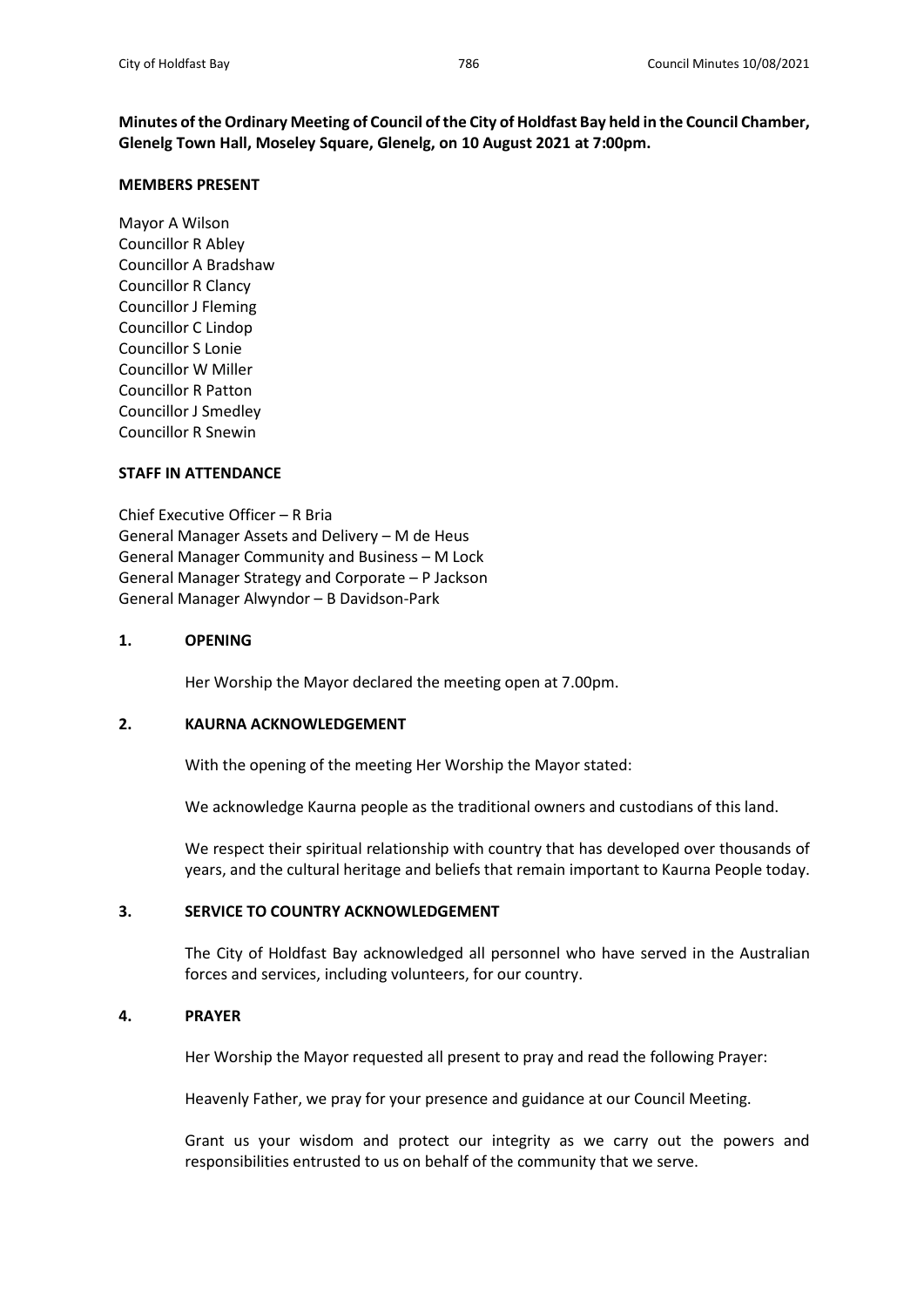### **5. APOLOGIES**

- 5.1 Apologies Received Nil
- 5.2 Absent Councillor Chabrel (Leave of Absence)

# **6. ITEMS PRESENTED TO COUNCIL** - Nil

# **7. DECLARATION OF INTEREST**

Members were reminded to declare their interest before each item.

# **8. CONFIRMATION OF MINUTES**

## **Motion C100821/2373**

**That the minutes of the Ordinary Meeting of Council held on 27 July 2021 be taken as read and confirmed.**

Moved Councillor Miller, Seconded Councillor Lonie **Carried Unanimously**

# **9. PUBLIC PRESENTATIONS**

- 9.1 **Petitions** Nil
- 9.2 **Presentations** Nil
- 9.3 **Deputations** Nil

# **10. QUESTIONS BY MEMBERS**

10.1 **Without Notice**

### 10.1.1 **Face Mask Disposal**

Councillor Lindop asked a question in relation to if Council could use social media to remind the community on the safe disposal of disposable face masks.

General Manager Community and Business provided a response.

### 10.1.2 **Marina East Boardwalk**

Councillor Smedley asked for an update on the repairs of the Marina East Boardwalk.

General Manager Assets and Delivery provided a response.

### 10.1.3 **Kent Street Roundabout**

Councillor Smedley asked a question in relation to further maintenance required.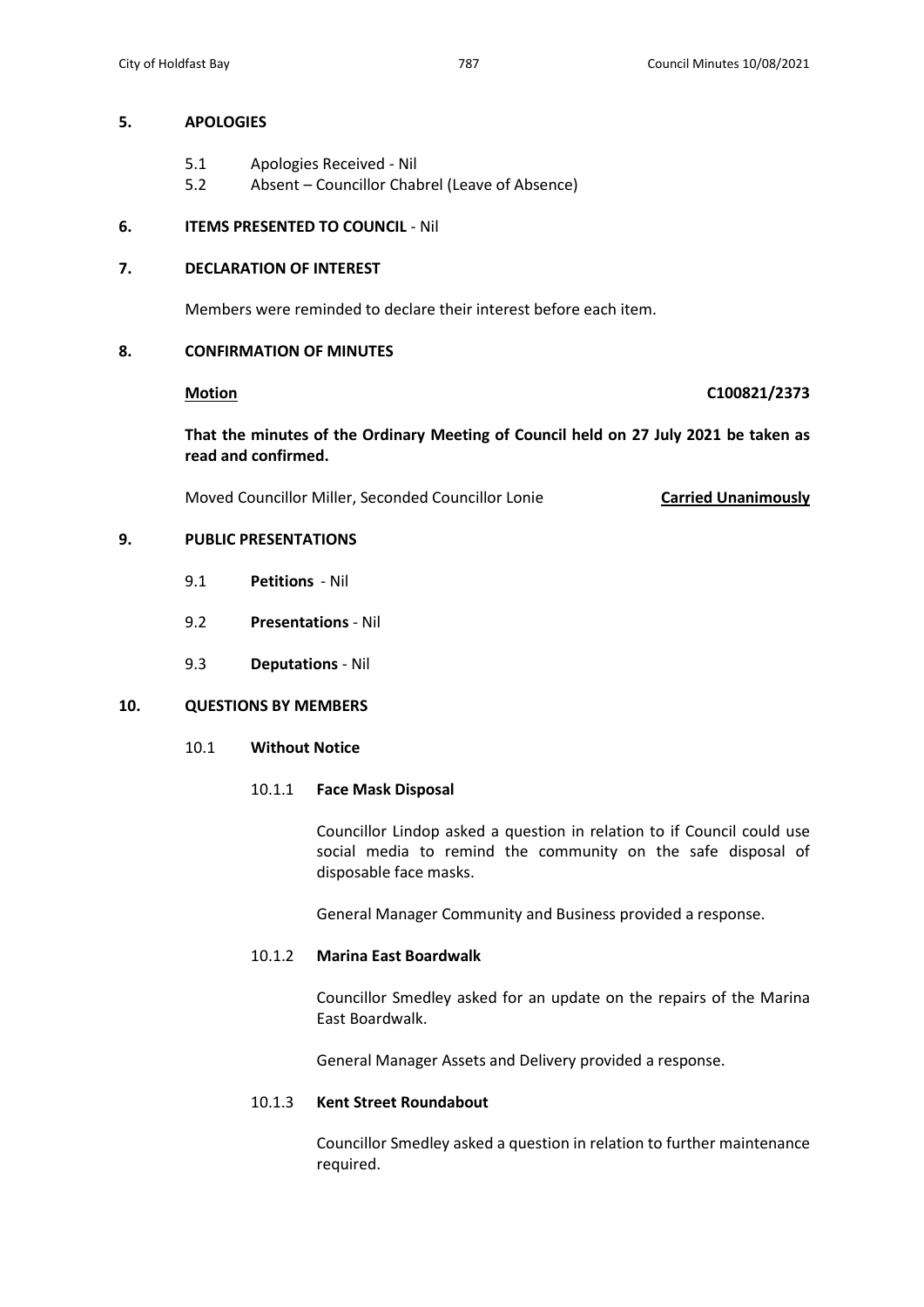General Manager Assets and Delivery took the question on notice.

### 10.1.4 **COVID 19 Funds Availability**

Councillor Bradshaw asked a question in relation to the balance of the COVID 19 fund remaining (established in 2020).

Chief Executive Office provided a response.

### 10.2 **On Notice**

10.2.1 **Brighton Corridor Study – Councillor Lindop** (Report No: 273/21)

**Councillor Lindop asked the following question:**

**Could Council Administration please advise if the City of Holdfast Bay have submitted a response to the recent Brighton Road Corridor Study public consultation survey undertaken by the Department of Infrastructure and Transport?** 

**Will there be an opportunity to submit in a collated fashion the issues that City of Holdfast Bay have collated with traffic arising from resident complaints and feedback from relating to the Brighton Road Corridor traffic?**

### **BACKGROUND**

Department for Infrastructure and Transport (DIT) LinkedIn Post:

"'Have Your Say' on some of Adelaide's Key Road Corridors!

We're undertaking a series of Road Corridor Planning Studies along six of Adelaide's key road corridors – Main North Road, Payneham Road, Portrush Road, Unley Road, Cross Road and Brighton Road.

Roads are not just about the movement of people and goods, but are also places where people live, work, and visit.

We'd like to hear about your experience using these roads. Community feedback will enable us to better understand local issues and can help influence future transport infrastructure projects.

Visit the project webpage https://lnkd.in/g4C6zxa to find out more, including how you can provide input. Feedback is open until Monday 9 August 2021.

These studies form part of the State Government's \$10 million Transport Network Planning Studies Program."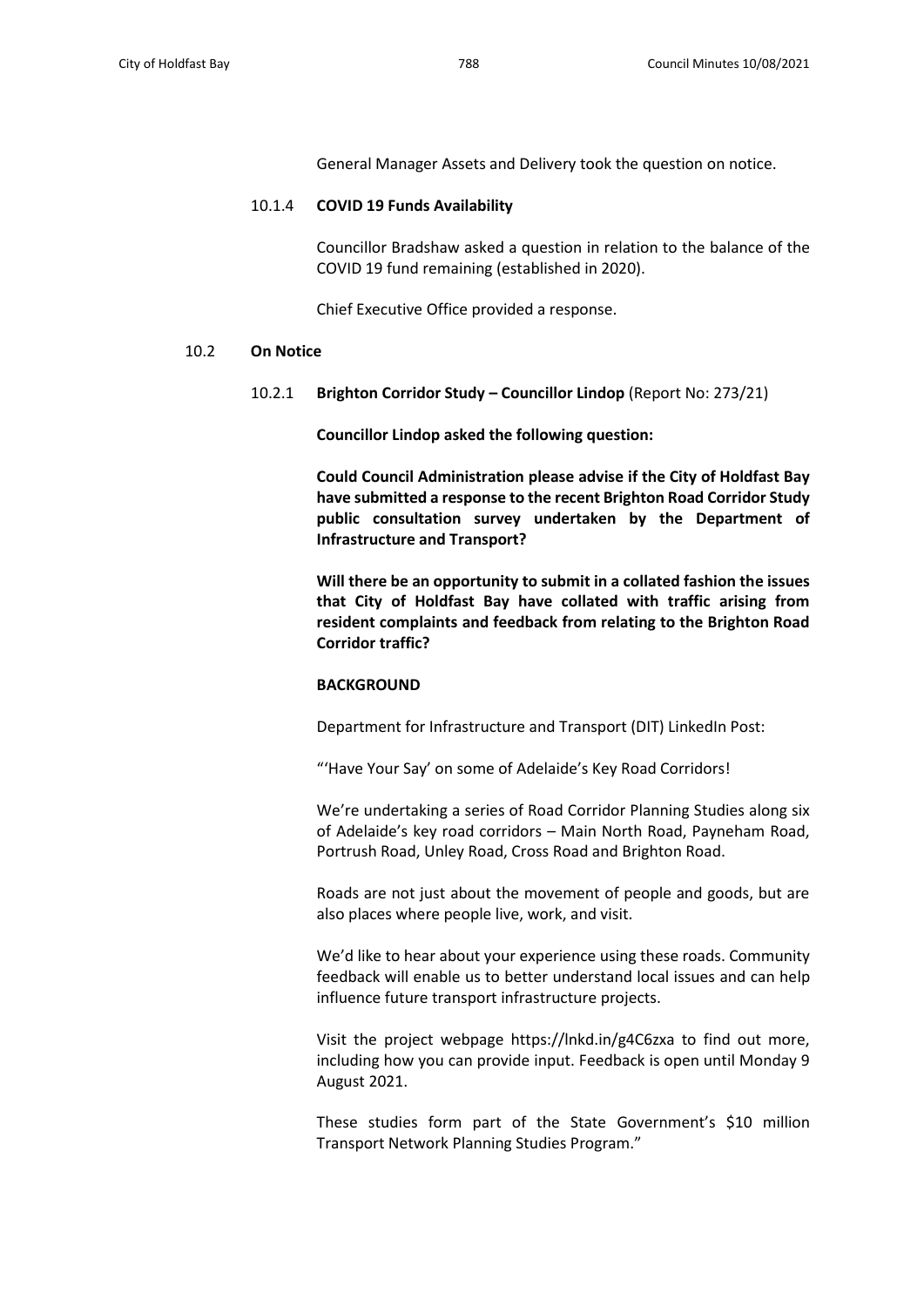### **ANSWER – GENERAL MANAGER STREATEGY AND CORPORATE**

The Brighton Road Corridor Planning Study forms one part of the State Government's \$10 million Transport Network Planning Studies Program. At this stage funding is for the planning studies only. The studies will inform the development of a 'pipeline' of integrated, evidenced-based potential projects should funding become available.

DIT collected community feedback between Tuesday 20 July and Monday 9 August by 'pinning' comments to online maps of the corridors.

Administration provided DIT the comments it received on the Brighton corridor which were made by our community during council engagements since 2017, along with issues raised by staff and Councillors. A list of these comments has been provided in the Items in Brief.

Unfortunately due to the timing of the consultation a formal response from Council could not be made within the engagement timeframe but all known issues and comments made to date by the community were collated by Administration and provided to DIT.

### **11. MEMBER'S ACTIVITY REPORTS**

### 11.1 **Mayors Activity Report for May 2021 to July 2021** (Report No: 265/21)

Presented for the information of Members was the Activity Report for the Mayor for May 2021 to July 2021.

### **Motion C100821/2374**

**That the Mayor's Activity Report for May 2021 to July 2021 be received and noted.**

Moved Councillor Lonie, Seconded Councillor Patton **Carried Unanimously**

11.2 **Councillor Lindop's Activity Report for January 2021 to July 2021** (Report No: 267/21)

> Presented for the information of Members was the Activity Report for Councillor Lindop for January 2021 to July 2021.

### **Motion C1100821/2375**

**That Councillor Lindop's Activity Report for January 2021 to July 2021 be received and noted.**

Moved Councillor Abley, Seconded Councillor Lonie **Carried Unanimously**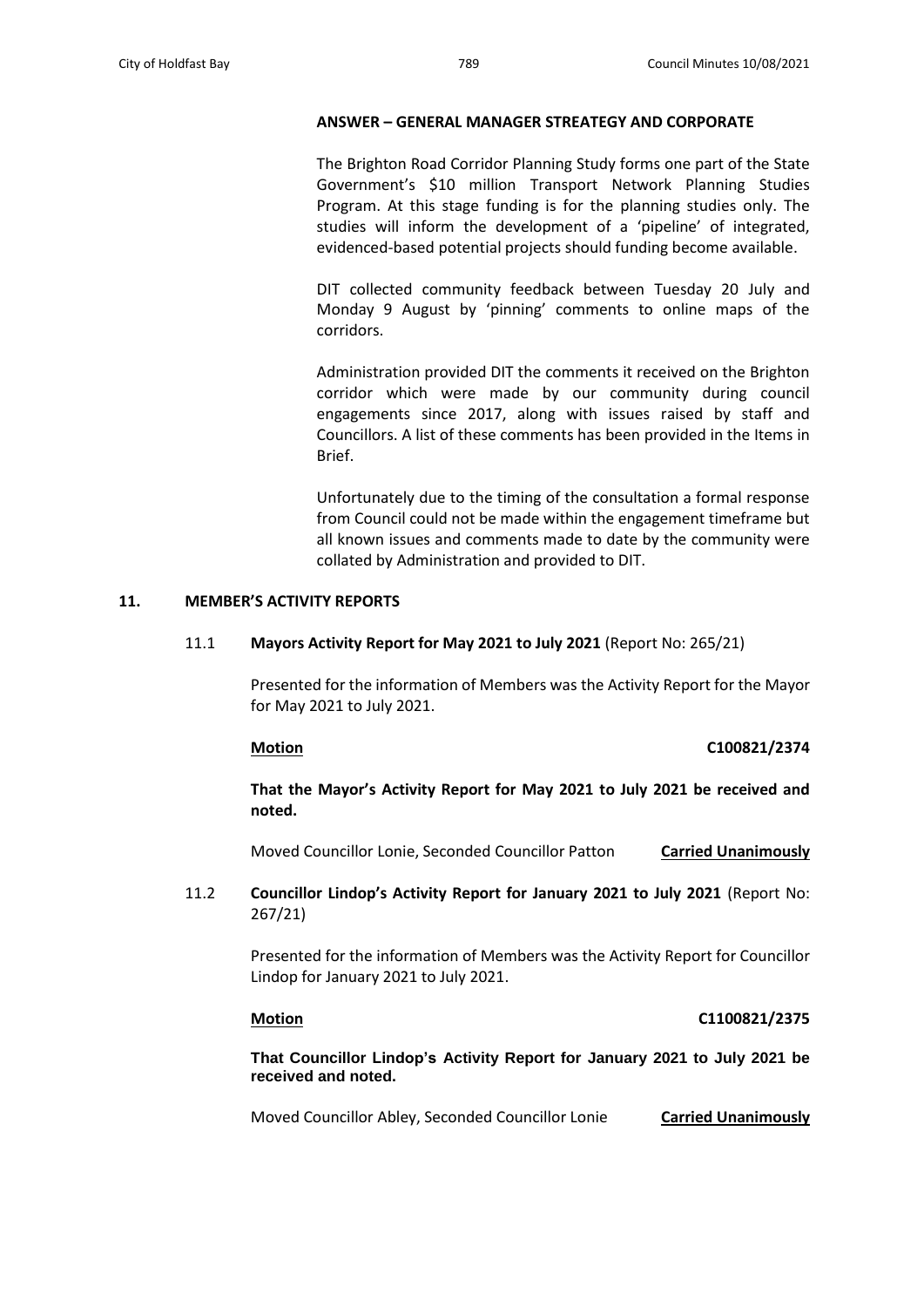# **12. MOTIONS ON NOTICE**

12.1 **Motion on Notice – Passing of Councillor Bouchee - Mayor Wilson** (Report No: 272/21)

**Motion C100821/C2376**

Mayor Wilson proposed the following motion:

- **1. That Council acknowledge the significant contribution of Councillor Mikki Bouchee to the Holdfast Bay Council and community, and in particular the residents of the Somerton Ward. Councillor Bouchee served as an Elected Member for both the City of Glenelg and then the City of Holdfast Bay for more than 25 years. Councillor Bouchee will be remembered as a trailblazer in local government, particularly for women, who cared passionately about her City and the people who lived in it. Councillor Bouchee was fierce in fighting for the issues most important to her, particularly the environment, planning and heritage, social justice and the aging. Generous of heart, highly principled, compassionate and intelligent, Councillor Bouchee's love of life and everything Holdfast Bay will be remembered by Elected Members, Council staff and residents.**
- **2. That Administration prepare a report containing suggestions for a suitable permanent memorial to honour the significant contribution made by Councillor Bouchee.**

Moved Councillor Smedley, Seconded Councillor Miller **Carried Unanimously**

12.2 **Motion on Notice – Chamber Seating Plan – Mayor Wilson** (Report No: 271/21)

**Motion C100821/2377**

Mayor Wilson proposed the following motion:

# **That the Elected Members in the Council Chamber be seated according to the diagram in Attachment 1.**

Moved Councillor Smedley, Seconded Councillor Lonie **Carried Unanimously**

# **13. ADJOURNED MATTER -** Nil

# **14. REPORTS OF MANAGEMENT COMMITTEES AND SUBSIDIARIES**

# 14.1 **Reappointment to the Alwyndor Management Committee** (Report No: 266/21)

Under the requirements of the Terms of Reference 2020 the Alwyndor Management Committee (AMC) Office Bearers, ie Chair and Deputy Chair, are appointed from amongst the AMC (with the exception of the Elected Members who are ineligible to nominate for these roles). These appointments can be made on a triennial basis or commensurate with the term of the Member. Ms Julie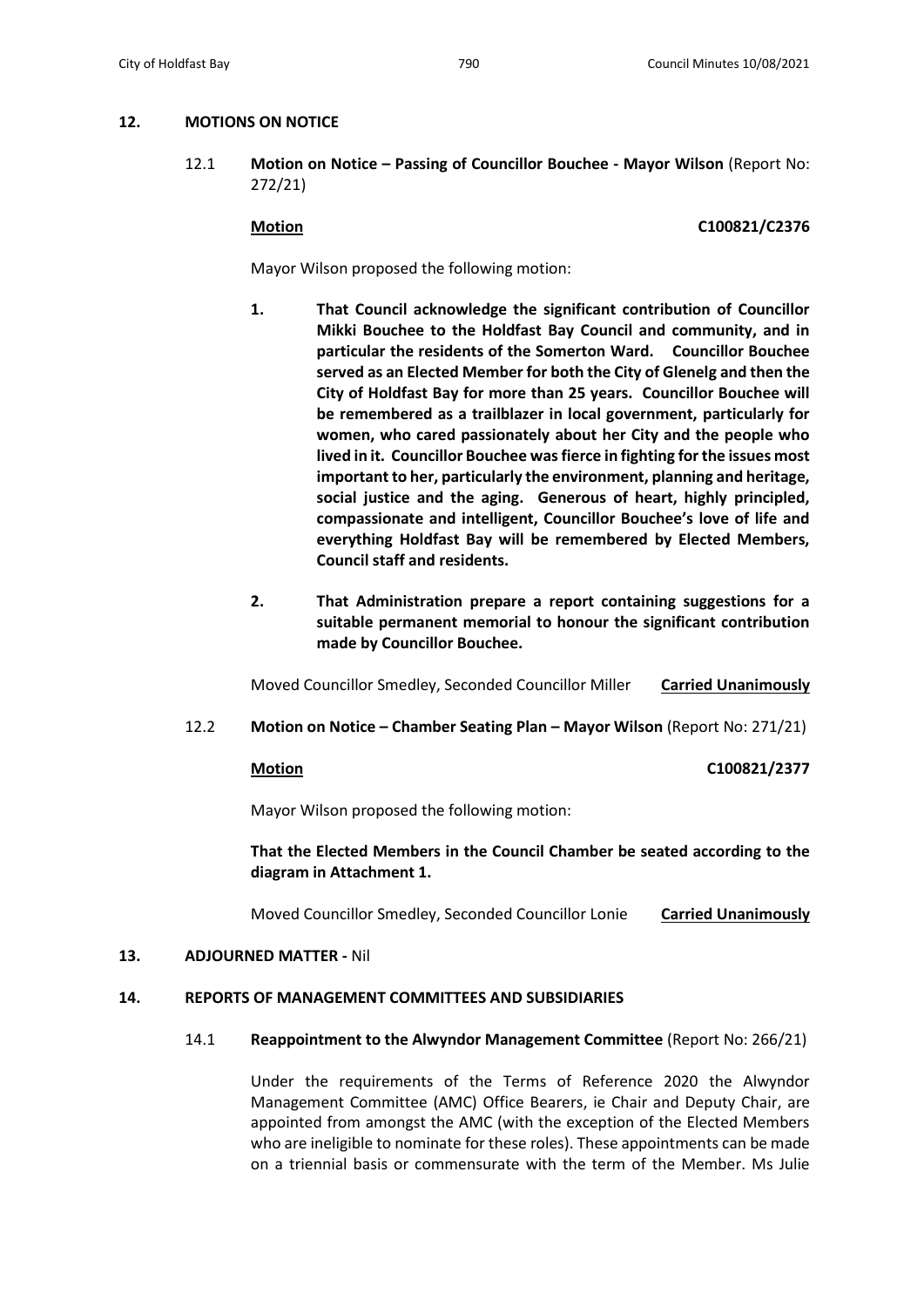Bonnici's term as an AMC member was renewed by Council at its meeting held on 27 July 2021. Ms Bonnici's term as Deputy Chair expired on 31 July 2021.

The AMC supported the re-appointment of Julie Bonnici to the position of Deputy Chair for one (1) year incumbents at its meeting held on 29 July 2021.

### **Motion C100821/2378**

**That Council re-appoint Ms Julie Bonnici to Deputy Chair of Alwyndor Management Committee until July 2022.**

Moved Councillor Lonie, Seconded Councillor Fleming **Carried Unanimously**

### **15. REPORTS BY OFFICERS**

15.1 **Items in Brief** (Report No: 263/21)

These items were presented for the information of Members.

After noting the report any items of interest were discussed and, if required, further motions proposed.

## **Motion C100821/2379**

**That the following items be noted and items of interest discussed:** 

- **1. Christmas Weekend**
- **2. Ice Cream Festival**
- **3. South Australian Public Health Council**
- **4. Environment Protection Authority Board**
- **5. Brighton Road Corridor Planning Study**

Moved Councillor Abley, Seconded Councillor Lindop **Carried Unanimously**

### 15.2 **Formal Notification – Passing of Councillor Bouchee** (Report No: 268/21)

On Friday, 30 July 2021, the Chief Executive Officer received the sad news of the passing of Councillor Rosalina (Mikki) Bouchee of the Somerton Ward, City of Holdfast Bay.

Councillor Bouchee served the community as a member of Council for over 25 years and was well known for her passionate advocacy.

As required by the *Local Government Act 1999,* this Report constituted formal notification to Council.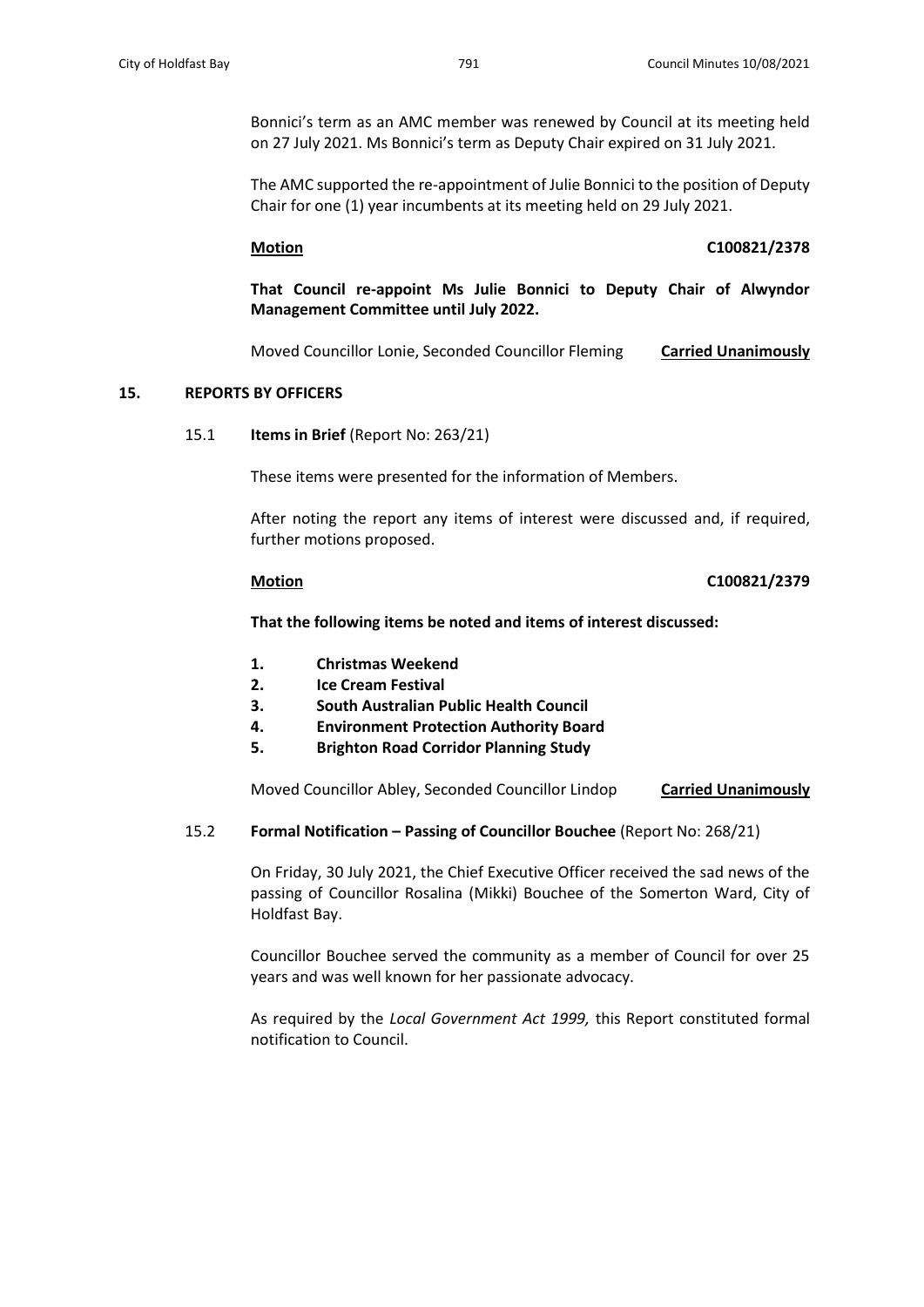# **Motion C100821/2380**

# **That Council:**

- **1. note the passing of Councillor Rosalina (Mikki) Bouchee of the Somerton Ward, City of Holdfast Bay on 30 July 2021; and**
- **2. note that a Supplementary Election is required and will be organised as soon as possible.**

Moved Councillor Miller, Seconded Councillor Smedley **Carried Unanimously**

15.3 **Appointment to the Community Donations Assessment Panels** (Report No: 251/21)

> This report sought endorsement for nominations from Elected Members for the Community Donations Program Assessment Panels. There are two (2) panels, each overseeing the assessment of the Community Recreation and Wellbeing Donations, Events and Festivals Donations and Arts and Cultural Donations. Panels will consist of Council staff, interested stakeholders with a level of expertise in a grant category and an Elected Member.

## **Nominations**

Her Worship the Mayor called for nominations.

Nominations were received for the Community Recreation and Wellbeing Donations Funds panel nominating Councillors Lindop and Patton.

Nominations were received for the Events and Festivals Donations Funds, and Arts and Cultural Donations Funds panel nominating Councillors Miller and Fleming.

The nominations were included in the Council's motion.

### **Motion C100821/2381**

**That Council nominates:** 

- **1. Councillors Lindop and Patton to assess the distribution of Community Recreation and Wellbeing Donations Funds; and**
- **2. Councillors Miller and Fleming to assess the distribution of Events and Festivals Donations Funds, and Arts and Cultural Donations Funds.**

Moved Councillor Snewin, Seconded Councillor Lonie **Carried Unanimously**

# **Conflict of Interest**

Councillor Bradshaw declared a perceived conflict of interest for Item 15.4 2020/2021 Community Grants and Donations Program. The nature of the perceived conflict of interest (pursuant to Section 75 and 75A of the *Local Government Act 1999*) was that she is a patron of the Brighton Croquet Club.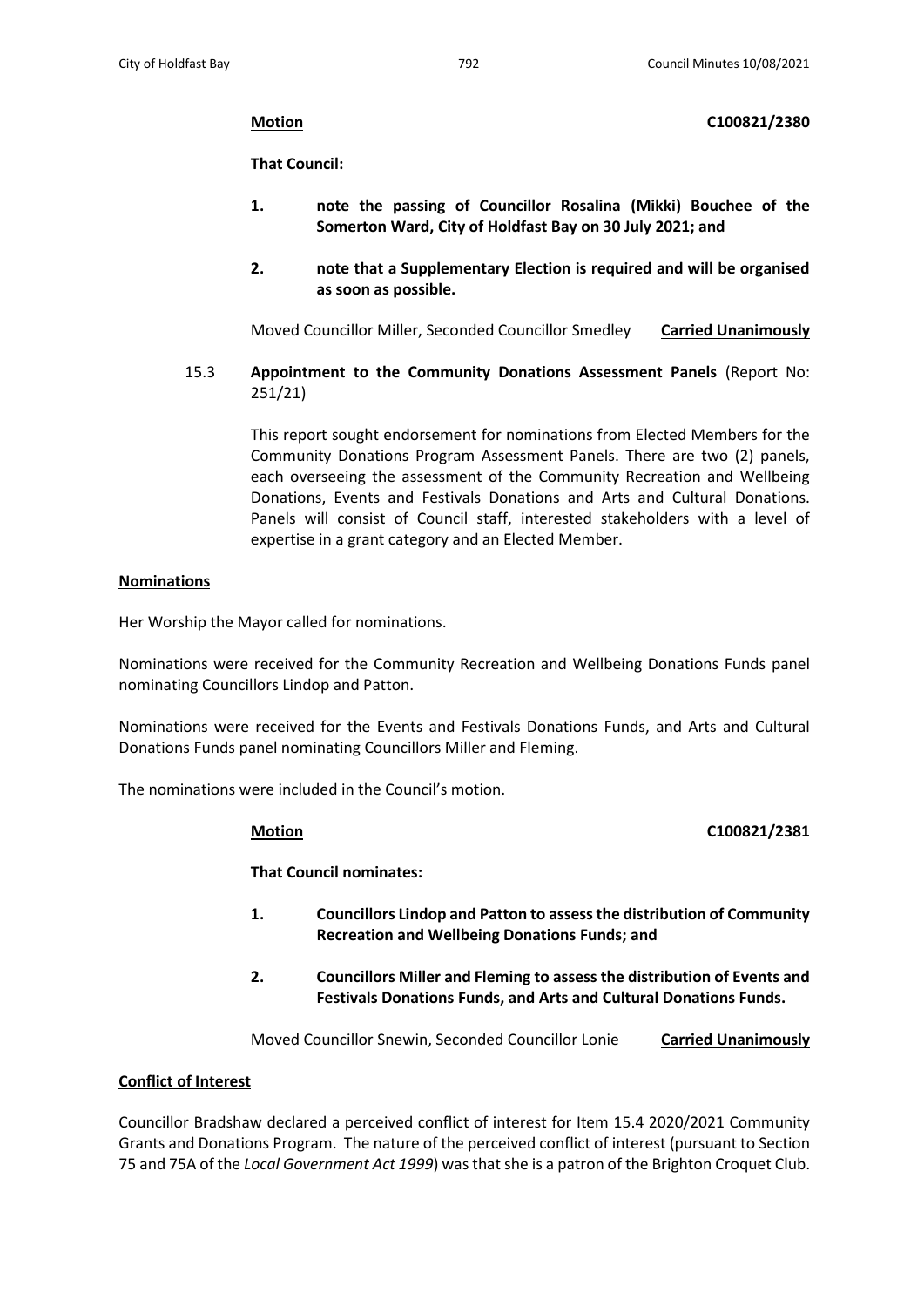Councillor Bradshaw dealt with the perceived conflict of interest by making it known to the meeting and remaining in the meeting as she was acting in the interests of the community. Councillor Bradshaw voted for the motion.

Councillor Snewin declared a perceived conflict of interest for Item 15.4 2020/2021 Community Grants and Donations Program. The nature of the perceived conflict of interest (pursuant to Section 75 and 75A of the *Local Government Act 1999*) was that he is an office holder for the Glenelg District Cricket Club.

Councillor Snewin dealt with the perceived conflict of interest by making it known and leaving the meeting at 7.28pm.

## 15.4 **2020/2021 Community Grants and Donations Program** (Report No: 252/21)

Council provides an annual budget of \$50,000 for the Community Grants and Donations Program, which is subdivided into three categories; Community Donations Program; Youth Achievement Sponsorship Funding and Community Chest Donations.

The Community Donations Program supports initiatives and projects that meet an identified need and benefits the Holdfast Bay community at large. The Community Chest supports small, neighbourhood initiatives that build community capacity or enhance community development. The Youth Achievement Sponsorship Program supports young people 21 years and under with costs associated with representing their sport or cultural activity at State and/or National level.

A total of \$49,511.26 was allocated across all three programs during the 2020/21 financial year.

**Motion C100821/2382**

### **That Council notes the report.**

Moved Councillor Abley, Seconded Councillor Lindop **Carried Unanimously**

Councillor Snewin re-joined the meeting at 7:30pm.

# 15.5 *Statutes Amendment (Local Government Review) Act 2021* **and Regulations** (Report No: 264/21)

*The Statutes Amendment (Local Government Review) Act 2021* (the Review Act) is an Act to amend the *Local Government Act 1999,* the *Local Government (Elections) Act 1999,* the City of Adelaide Act 1998 and to make small amendments to various other Acts related to the system of local government in South Australia.

The Review Act was assented to by the Governor on 17 June 2021. The Local Government Association (LGA) has been working closely with the Office of Local Government on a commencement timeline, which includes a first round of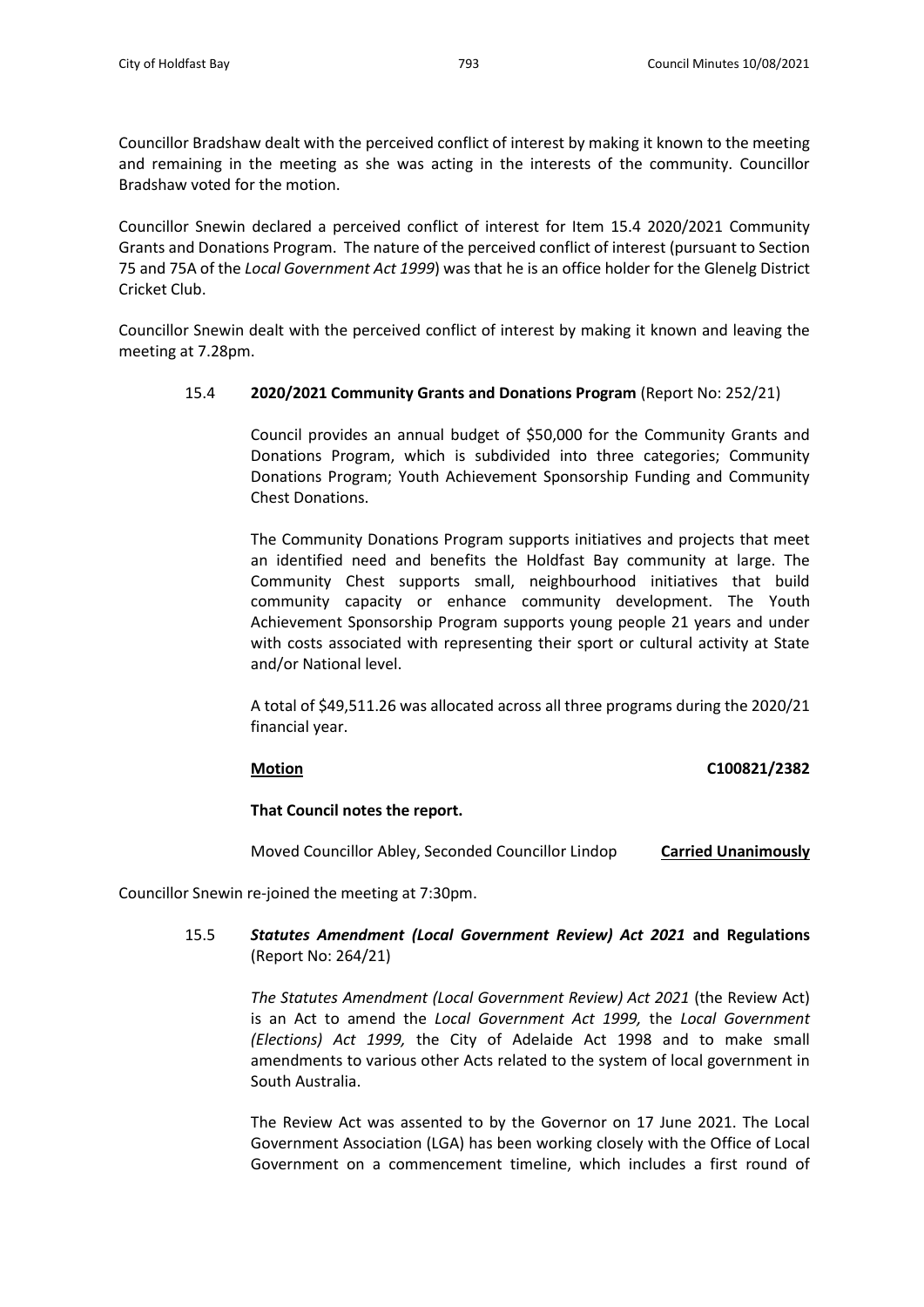proclamations in August 2021, with a number of those provisions due to commence on proclamation. These sections are largely matters where council won't need to take specific action to update documents, policies or provide training. Reforms relating to Local Government Elections are also expected to be proclaimed in August, with a proposed commencement of November 2021. Timing of the commencement of the balance of sections in the Review Act is less clear, although proclamation is expected prior to the end of the calendar year. The LGA has undertaken to provide training and resources for Councils to assist in implementation.

On 23 July 2021, the LGA advised that the Office for Local Government is seeking feedback on a number of draft Regulations which will support the commencement of changes to the *Local Government Act 1999* and *Local Government (Elections) Act 1999* in August 2021. No comments were recommended on this round of Regulations, as they were not expected to impose additional policy or significant operational burdens on Council.

### **Motion C100821/2383**

## **That Council:**

- **1. notes this briefing on** *the Statutes Amendment (Local Government Review) Act 2021;*
- **2. notes that the timing of implementation has not been fully defined and further analysis of impacts on Council operations will be undertaken once this information is available, with the assistance of support materials to be provided by the LGA; and**
- **3. notes that no formal comment in relation to the Local Government Reform – Round 1 Regulations is proposed.**

Moved Councillor Lonie, Seconded Councillor Abley **Carried Unanimously**

# 15.6 **Gullies Masterplans** (Report No: 261/21)

Pine Gully, Gilbertson Gully and Barton Gully have a long history and significant community connections. Over the years, Council and local communities have had various management plans to improve these Gullies.

In April 2021, Council approved the draft Masterplans for public consultation. A 21-day consultation opened on Thursday 15th April and closed on Wednesday 5th May 2021. Following the consultation, a number of small changes were made to the documents. Administration believed that these Masterplans are now ready for final approval.

### **Motion C100821/2384**

**That Council approve the final versions of the Masterplans for Barton, Pine and Gilbertson Gullies.**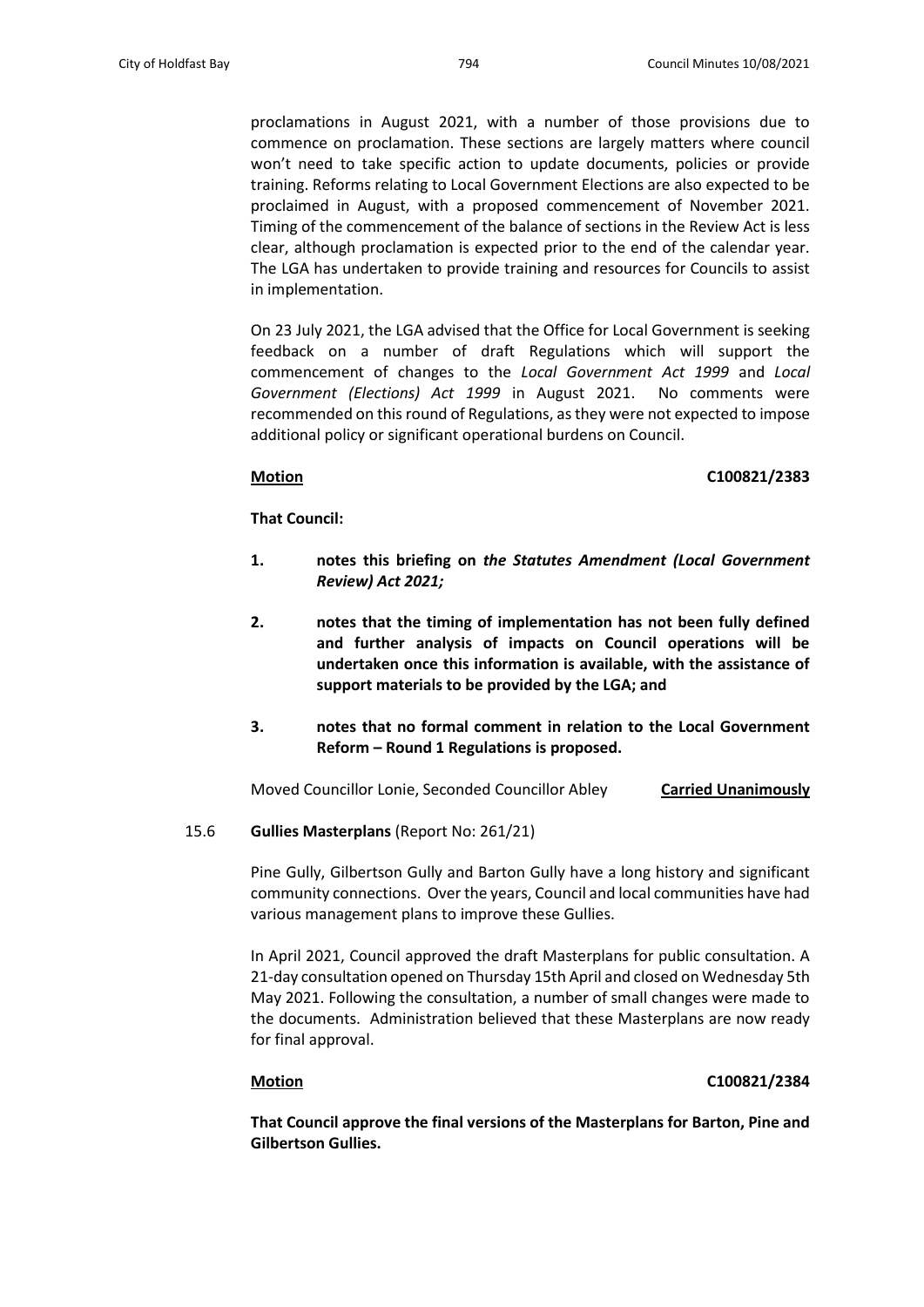# Moved Councillor Lindop, Seconded Councillor Bradshaw **Carried Unanimously**

# **Conflict of Interest**

Councillor Smedley declared a perceived conflict of interest for Item 15.7 Rainwater Tank Pilot Project. The nature of the perceived conflict of interest (pursuant to Section 75 and 75A of the *Local Government Act 1999*) was that he has a friend living in an affected street.

Councillor Smedley dealt with the perceived conflict of interest by making it known to the meeting and remaining in the meeting as he was acting in the interests of the community. Councillor Smedley voted for the motion.

# 15.7 **Rainwater Tank Pilot Project** (Report No: 262/21)

As part of the Government of South Australia's new life for our coastal environment commitment, funding has been made available to invest in projects to limit damaging stormwater run-off containing sediment and pollutants from entering Gulf St Vincent.

The Cites of Holdfast Bay and Marion had previously investigated options to reduce stormwater runoff to the marine environment and a number of options investigated including the use of plumbed rainwater tanks within private properties.

The Department for Environment and Water (DEW) has proactively approached the City of Marion with an in principle offer of funding for the Frederick Street, Glengowrie, catchment rainwater tanks incentive pilot scheme. The total cost of the project is estimated at \$260,000 with funding from DEW of up to \$130,000.

The project would be led by the City of Marion with the City of Holdfast Bay as a stakeholder.

As the Glengowrie catchment flows into the City of Holdfast Bay and then into the Patawalonga Lake, the project would be a tripartite arrangement between the State Government, City of Marion and City of Holdfast Bay. The Glengowrie catchment has been selected as it already has flow monitoring incorporated.

This report sought approval to accept the grant funding and commence the project. A similar report was presented to the City of Marion.

The project would be led by the City of Marion with the City of Holdfast Bay as a stakeholder.

# **Motion C100821/2385**

**That Council:**

**1. notes the in principle funding offer from the Department for Environment and Water of up to \$130,000 for the Rainwater Tank Pilot Project;**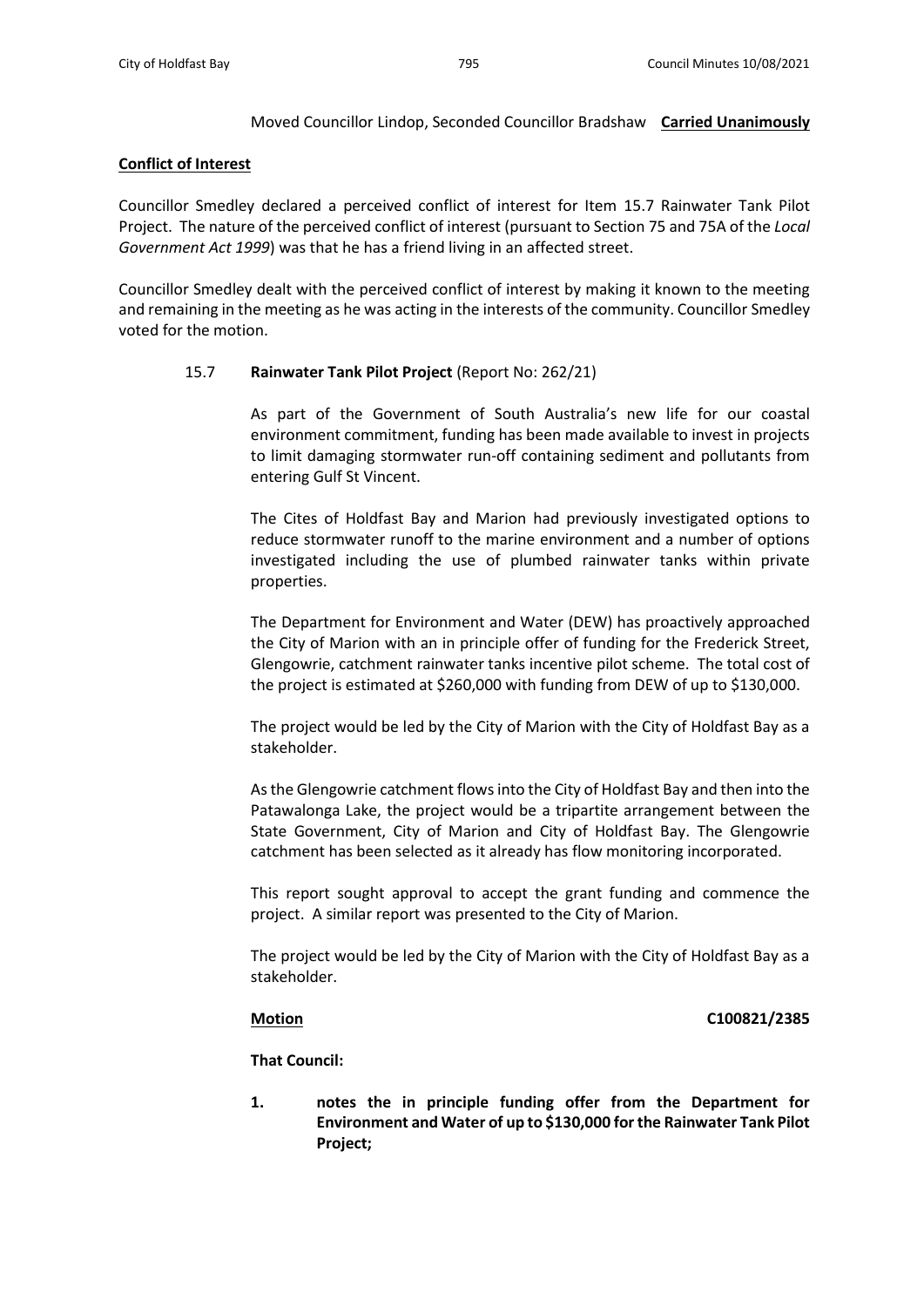- **2. approves up to \$65,000 in funding, secured through reallocation of approved capital stormwater management plan funds to operational funds during the 2 years anticipated timeframe for this project subject to equivalent agreement and funding from the City of Marion; and**
- **3. notes that the City of Marion will be the lead agency in this tripartite arrangement.**

Moved Councillor Lonie, Seconded Councillor Fleming **Carried Unanimously**

- **16. RESOLUTIONS SUBJECT TO FORMAL MOTIONS -** Nil
- **17. URGENT BUSINESS – SUBJECT TO THE LEAVE OF THE MEETING -** Nil
- **18. ITEMS IN CONFIDENCE**
	- 18.1 **Event Activation** (Report No: 260/21)

**Motion – Exclusion of the Public –Section 90(3)(j) Order C100821/2386**

- **1. That pursuant to Section 90(2) of the** *Local Government Act 1999* **Council hereby orders that the public be excluded from attendance at this meeting with the exception of the Chief Executive Officer and Staff in attendance at the meeting in order to consider Report No: 260/21, Event Activation in confidence.**
- **2. That in accordance with Section 90(3) of the** *Local Government Act 1999* **Council is satisfied that it is necessary that the public be excluded to consider the information contained in Report No: 260/21, Event Activation on the following ground:**
	- **j) pursuant to Section 90(3)(j) of the Act, the information to be received, discussed or considered in relation to this Agenda Item is information the disclosure of which would divulge information provided on a confidential basis by or to South Australian Tourism Commission (not being an employee of the Council, or a person engaged by the Council). The South Australian Tourism Commission has requested this information to remain confidential.**

**In addition, the disclosure of this information would, on balance, be contrary to the public interest. The public interest in public access to the meeting has been balanced against the public interest in the continued non-disclosure of the information. The benefit to the public at large resulting from withholding the information outweighs the benefit to it of disclosure of the information.** 

**3. The Council is satisfied, the principle that the meeting be conducted in a place open to the public, has been outweighed by the need to keep the information or discussion confidential.**

Moved Councillor Lonie, Seconded Councillor Miller **Carried Unanimously**